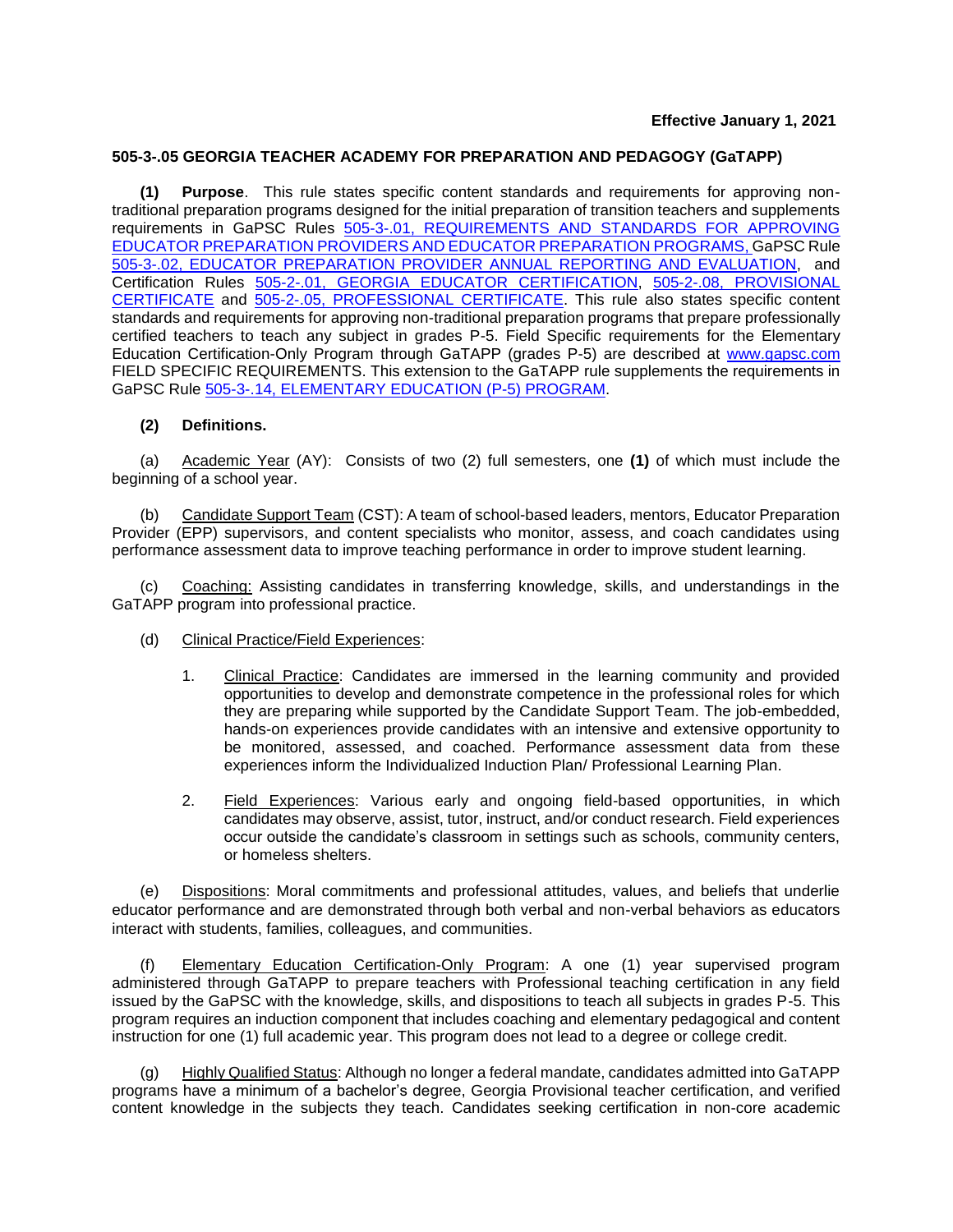teaching fields are not required to meet "highly qualified requirements" and must complete the program to receive an Induction or Professional certificate by the end of the Provisional certificate validity period.

Individual Induction Plan (IIP): A dynamic plan of action to improve candidate performance collaboratively developed by the CST and the candidate based on performance assessment data. The IIP will be used by the mentor/supervisor to coach the candidate in the twenty-four (24) competencies and dispositions delineated in this rule (also known as a Professional Learning Plan).

(i) Induction: A period of time (frequently up to three (3) years) when educators are new to a teaching or leader position or new to the state, a school, or a school district. The State Induction Guidance Documents provide a framework for how school districts and their partners will structure a system of support for the novice teacher and new leader in their first years of service. In GaTAPP, Induction is the first three (3) years as a newly employed classroom teacher who must receive mentoring/ coaching from the Candidate Support Team throughout the induction period.

(j) Non-traditional Preparation: Post-baccalaureate programs designed for individuals who did not prepare as educators during their undergraduate studies. These preparation programs, designed to lead to an Educator Preparation Provider's recommendation for certification but not a degree, often accommodate the schedules of adults and recognize their earlier academic preparation and life experiences. In most instances, candidates are employed as educators while enrolled. An example is the Georgia Teacher Academy for Preparation and Pedagogy (GaTAPP) where employment is required for enrollment.

(k) Regionally Accredited: A process for assessing and enhancing academic and educational quality through voluntary peer review by a regionally accepted accrediting body to ensure the school district is meeting its standards of educational quality.

(l) Special Education Consultative Teacher: A Special Education teacher who works collaboratively with a content area teacher of record in all content and is not responsible for final scores for students. Candidates in the GaTAPP program are required to develop unit and/or lesson plans based on the Georgia state-approved P-12 performance standards in an academic content area(s) of concentration and to implement those plans in the classroom.

(m) Special Education Teacher of Record: A Special Education teacher who is responsible for the curriculum, instruction, assessment, and record maintenance for the P-12 learner in any of the five (5) academic content concentrations, regular or remedial.

Transition teachers: Individuals who wish to transition into teaching from another career path, did not complete a teacher education program, and who have never held a professional teaching certificate in any state or country.

# **(3) General Requirements.**

- (a) Educator Preparation Provider Requirements.
	- 1. Eligible Program Providers: GaTAPP programs may be proposed by any GaPSC-approved EPP that can verify, through the program approval process, the ability to provide nontraditional preparation that complies with the definition of GaTAPP and to provide programs that meet all requirements and standards delineated in this rule. GaPSC-approved EPPs at local education agencies shall offer GaTAPP only to those candidates employed by that school system.
	- 2. GaTAPP programs shall prepare individuals with the appropriate degree for the certificate sought in a Professional Teaching field issued by the GaPSC. GaTAPP programs have the following characteristics: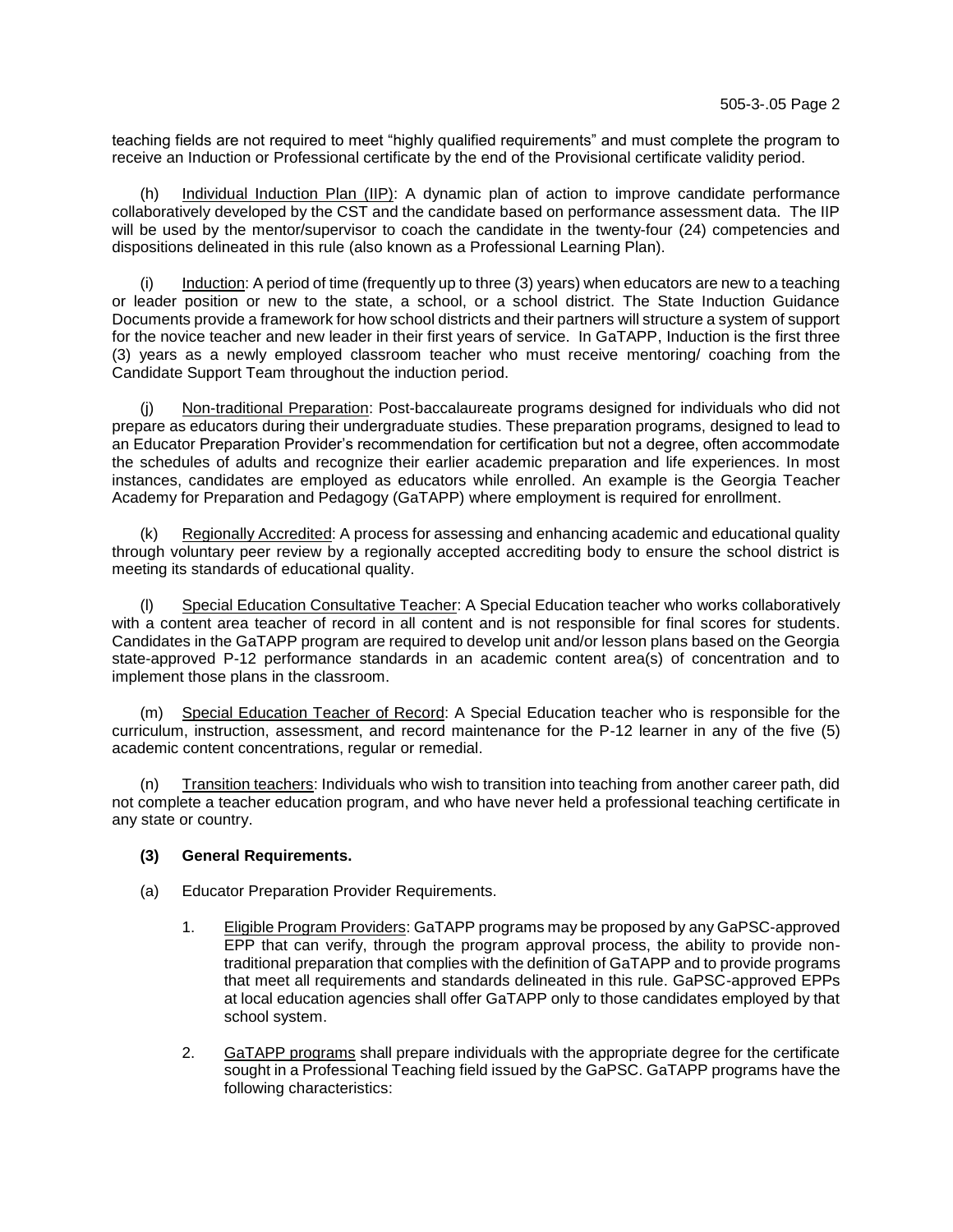- (i) Feature a flexible timeframe of one (1) to three (3) years for completion based on individualized performance assessment data;
- (ii) Do not lead to a degree or college credit;
- (iii) Are job-embedded allowing candidates to complete non-traditional preparation path requirements while employed by a regionally accredited local unit of administration (school district or private school), a charter school approved by the Georgia State Charter School Commission, or a charter school approved by the Georgia Department of Education as a classroom teacher full-time or part-time for at least a half day;
- (iv) Require that candidates are supported by a Candidate Support Team (CST);
- (v) Require an induction component that includes coaching and induction for a minimum of one (1) academic year and continuing until completion of the program;
- (vi) Provide curriculum, performance-based instruction, and assessment focused on the pedagogical knowledge and skills necessary for the candidate to teach his/her validated academic content knowledge;
- (vii) Are individualized based on the needs of each candidate with respect to content knowledge, pedagogical skills, and readiness to teach; and
- (viii) Use candidate and non-traditional preparation performance data to inform decisionmaking regarding continuous improvement of candidate performance, program effectiveness, and provider effectiveness in the non-traditional preparation path.
- 3. Eligible Certification Fields.
	- (i) Non-traditional preparation paths are available for all teaching fields. FIELD-SPECIFIC REQUIREMENTS for GaTAPP fields are found at [www.gapsc.com;](https://www.gapsc.com/EducatorPreparation/Downloads/Field-Specific%20Requirements%20for%20GaTAPP.pdf) and
	- (ii) As the purpose of GaTAPP is to prepare classroom teachers, service, leadership, and endorsement certifications are not available through GaTAPP. See GaPSC Rule 505-3-.76, ['>ALTERNATIVE PREPARATION FOR EDUCATIONAL LEADERSHIP](https://www.gapsc.com/Rules/Current/EducatorPreparation/505-3-.76.pdf?dt=%3c%25#Eval()  ['>PROGRAM](https://www.gapsc.com/Rules/Current/EducatorPreparation/505-3-.76.pdf?dt=%3c%25#Eval() for information on alternative certification in the field of Educational Leadership.

### **(4) Program Approval Requirements.**

(a) Annual Reporting and Evaluation Requirements are described in GaPSC Rule [505-3-.02,](http://www.gapsc.com/Rules/Current/EducatorPreparation/505-3-.02.pdf?dt=636017550919704794) [EDUCATOR PREPARATION PROVIDER ANNUAL REPORTING AND EVALUATION.](http://www.gapsc.com/Rules/Current/EducatorPreparation/505-3-.02.pdf?dt=636017550919704794)

- (b) Program Admission Requirements.
	- 1. Field-specific admission requirements are described at [www.gapsc.com](https://www.gapsc.com/EducatorPreparation/Downloads/Field-Specific%20Requirements%20for%20GaTAPP.pdf) FIELD-SPECIFIC REQUIREMENTS.
	- 2. All admitted candidates shall meet the following requirements:
		- (i) Hold a minimum of a bachelor's degree from a GaPSC accepted, accredited institution of higher education; See FIELD SPECIFIC REQUIREMENTS at [www.gapsc.com](https://www.gapsc.com/EducatorPreparation/Downloads/Field-Specific%20Requirements%20for%20GaTAPP.pdf) for the CTAE exception;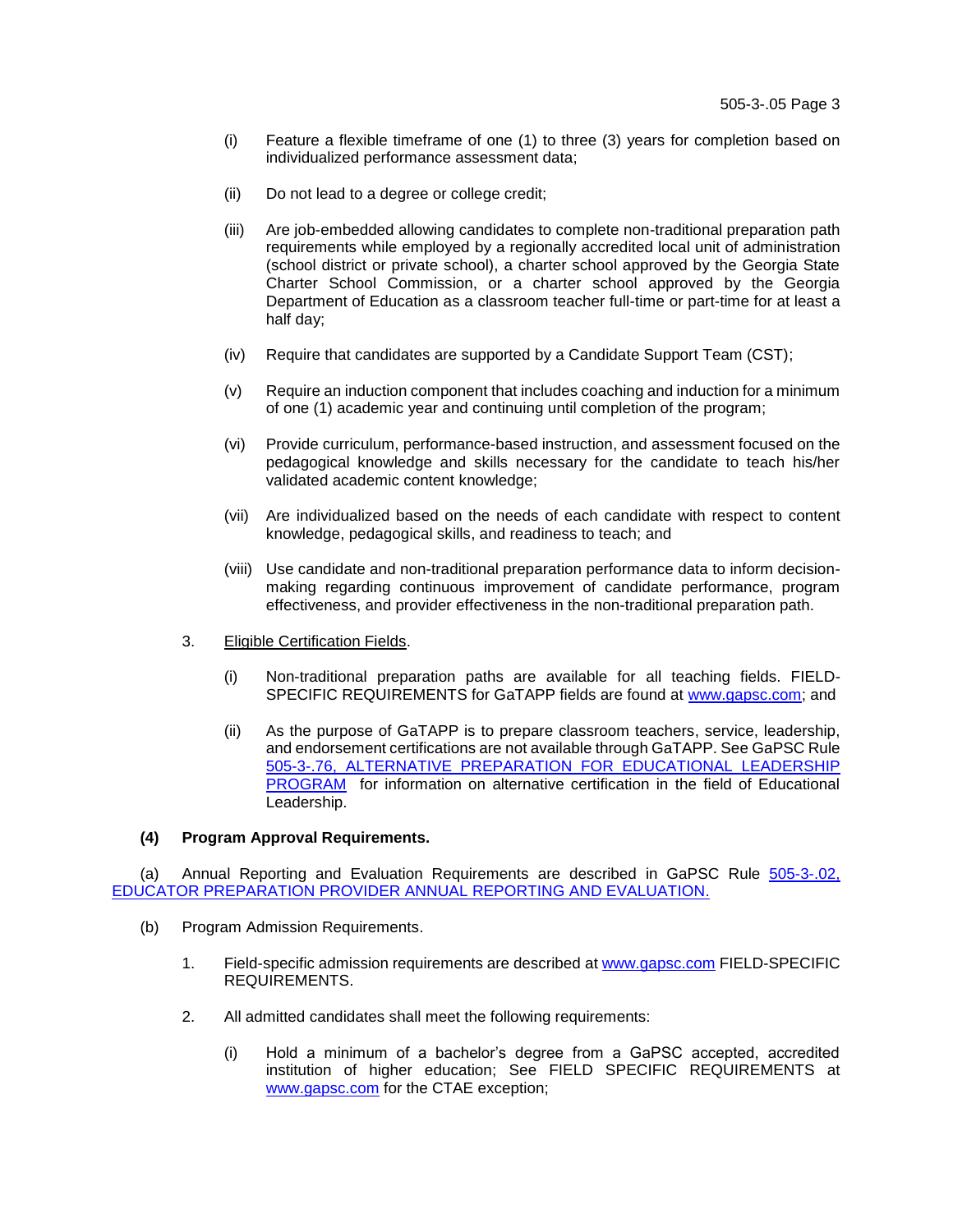- (ii) Have a passing score on the Program Admission Assessment (formerly the Basic Skills Assessment) or a qualifying exemption;
- (iii) Have verification of passing the Georgia Educator Ethics Assessment;
- (iv) Never held a professional teaching certificate in Georgia or any other state or any country; See FIELD SPECIFIC REQUIREMENTS at [www.gapsc.com](https://www.gapsc.com/EducatorPreparation/Downloads/Field-Specific%20Requirements%20for%20GaTAPP.pdf) for the Elementary Education Certification-Only Program exception;
- (v) Hold a valid Georgia Provisional teaching certificate or Permit. Candidates accepted into the Elementary Education Certification-Only program must hold a valid Non-Renewable Professional Certificate in Elementary Education as requested by the employing LUA;
- (vi) Employed by a regionally accredited local unit of administration (school district or private school), a charter school approved by the Georgia State Charter School Commission, or a charter school approved by the Georgia Department of Education as full-time teachers or as part-time teachers who teach at least a half day;
- (vii) Provide evidence of subject matter competence in the subjects they teach;
- (viii) Have a teaching assignment that is appropriate for the field listed on the Georgia teaching certificate; and
- (ix) Upon admission, have an Individualized Induction Plan (IIP)/ Professional Learning Plan.

(c) Supervision of Candidate Performance: GaPSC approved EPPs shall provide supervision and assessment of the candidate's performance and coordinate results with observations and assessments by the other CST members.

(d) Assessment of Candidate Performance: GaPSC approved GaTAPP EPPs shall utilize common state-approved assessments and multiple program EPP specific assessments to make decisions regarding candidate program status.

(e) Candidate Support Team (CST): For a minimum of one (1) academic year and continuing throughout the program, all candidates must receive intensive support through a CST meeting the following requirements:

- 1. Team Composition: all CSTs must be comprised of:
	- (i) A school-based administrator;
	- (ii) A GaPSC certified school-based mentor or teaching coach;
	- (iii) A supervisor employed by the EPP; and
	- (iv) If not represented by one of the previously described team members, a content specialist who holds certification and expertise in the candidate's teaching field.
- 2. Team Member Criteria: CST members must hold valid teaching certificates at either the Professional, Lead Professional, or Advanced Professional level and must demonstrate effective teaching performance on the appropriate state or local evaluation system. Educators holding valid Life, Service, or Leadership certificates may serve on CSTs as long as a teaching field certificate is also held or was previously held.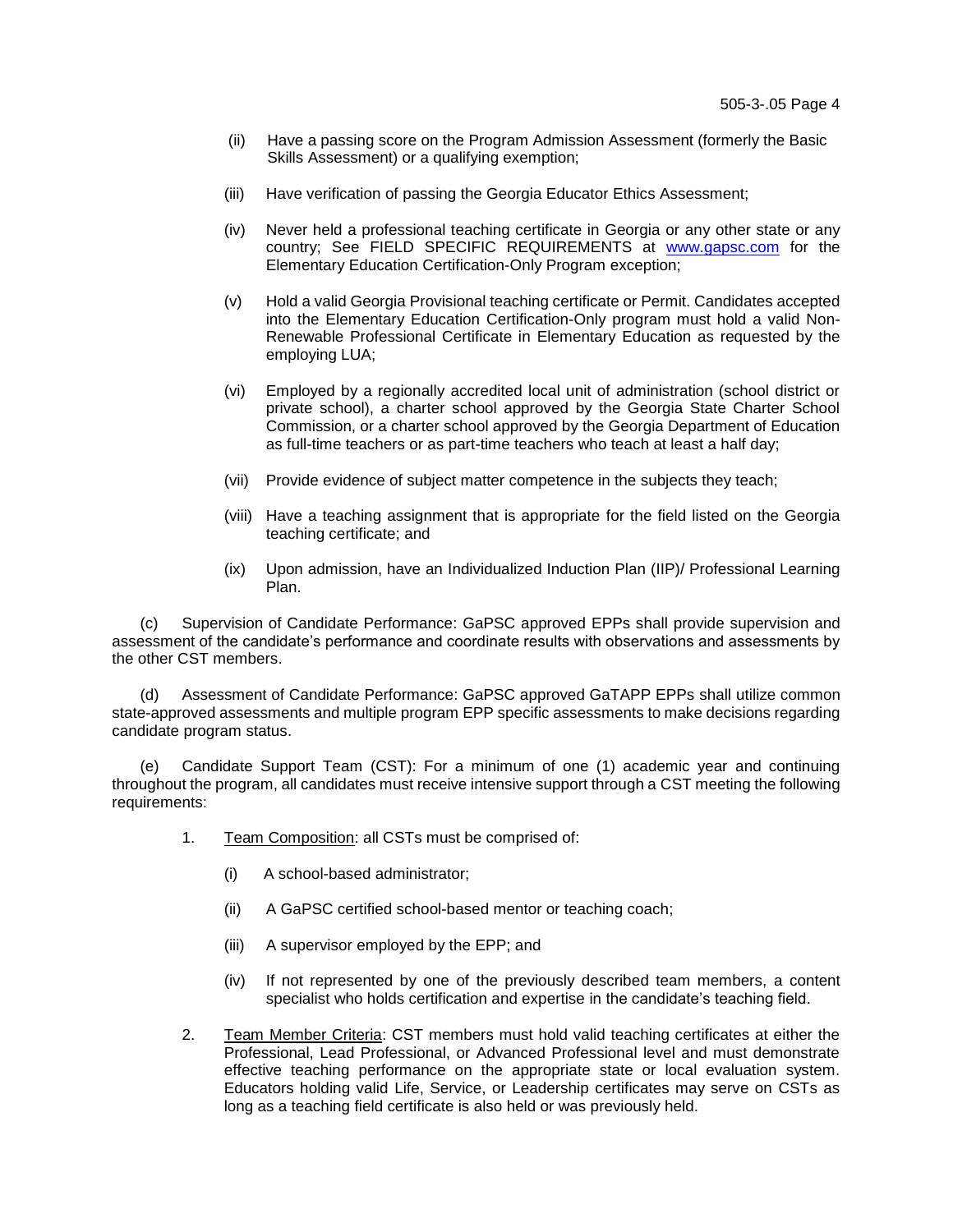3. Training: Coaches/Mentors and Supervisors of the CST shall be trained in the knowledge, skills, and dispositions that meet the standards and requirements delineated in GaPSC Educator Preparation Rule 505-3-.105, ['>TEACHER SUPPORT AND COACHING](https://www.gapsc.com/Rules/Current/EducatorPreparation/505-3-.105.pdf?dt=%3c%25#Eval()  ['>ENDORSEMENT](https://www.gapsc.com/Rules/Current/EducatorPreparation/505-3-.105.pdf?dt=%3c%25#Eval() or 505-3-.85, ['>COACHING ENDORSEMENT](https://www.gapsc.com/Rules/Current/EducatorPreparation/505-3-.85.pdf?dt=%3c%25#Eval() PROGRAM. School-based administrators receive an orientation regarding program expectations linking the leadership practices to the program.

(f) Serving Professionally Certified Educators: To receive approval to offer a non-traditional path for Professionally certified educators to earn certification in Elementary Education, a GaPSC-approved educator preparation provider must ensure candidates meet the field-specific content requirements in Rule 505-3-.14**,** ['>ELEMENTARY EDUCATION \(P-5\) PROGRAM.](https://www.gapsc.com/Rules/Current/EducatorPreparation/505-3-.14.pdf?dt=%3c%25#Eval() This extension of the initial teacher preparation program features a one-year (minimum) supervised program for completion based on individualized performance assessment data and does not lead to a degree or college credit.

# **(5) Candidate Performance Requirements.**

(a) Prior to program completion and through the use of performance-based assessments, candidates must demonstrate proficiency in the following professional dispositions:

- 1. Dispositions:
	- (i) The candidate demonstrates an appreciation of the diversity of the students, the staff, and the community and capitalizes on the richness of that diversity;
	- (ii) Candidate/student interactions and student/student interactions are friendly, warm, caring, polite, respectful, and developmentally and culturally appropriate;
	- (iii) The candidate establishes a culture of learning where students are committed to the value of the subject, accept the candidate's high expectations, and take pride in quality work and conduct;
	- (iv) The candidate responds appropriately, respectfully, and successfully to student behavior;
	- (v) The candidate's directions, procedures, and oral and written language are communicated clearly and accurately;
	- (vi) The candidate demonstrates flexibility and responsiveness by adjusting lessons, responding to students, and being persistent;
	- (vii) The candidate maintains accurate, complete records of student assignments and learning and of non-instructional activities;
	- (viii) The candidate frequently and successfully provides instructional information and student progress information to parents and engages families in the school program;
	- (ix) The candidate is supportive of and cooperative with colleagues and volunteers and makes substantial contributions to school and district projects;
	- (x) The candidate actively seeks professional development to enhance content and pedagogical skills and actively assists other educators;
	- (xi) The candidate proactively serves all students, challenges negative attitudes, and takes a leadership role in high quality decision-making; and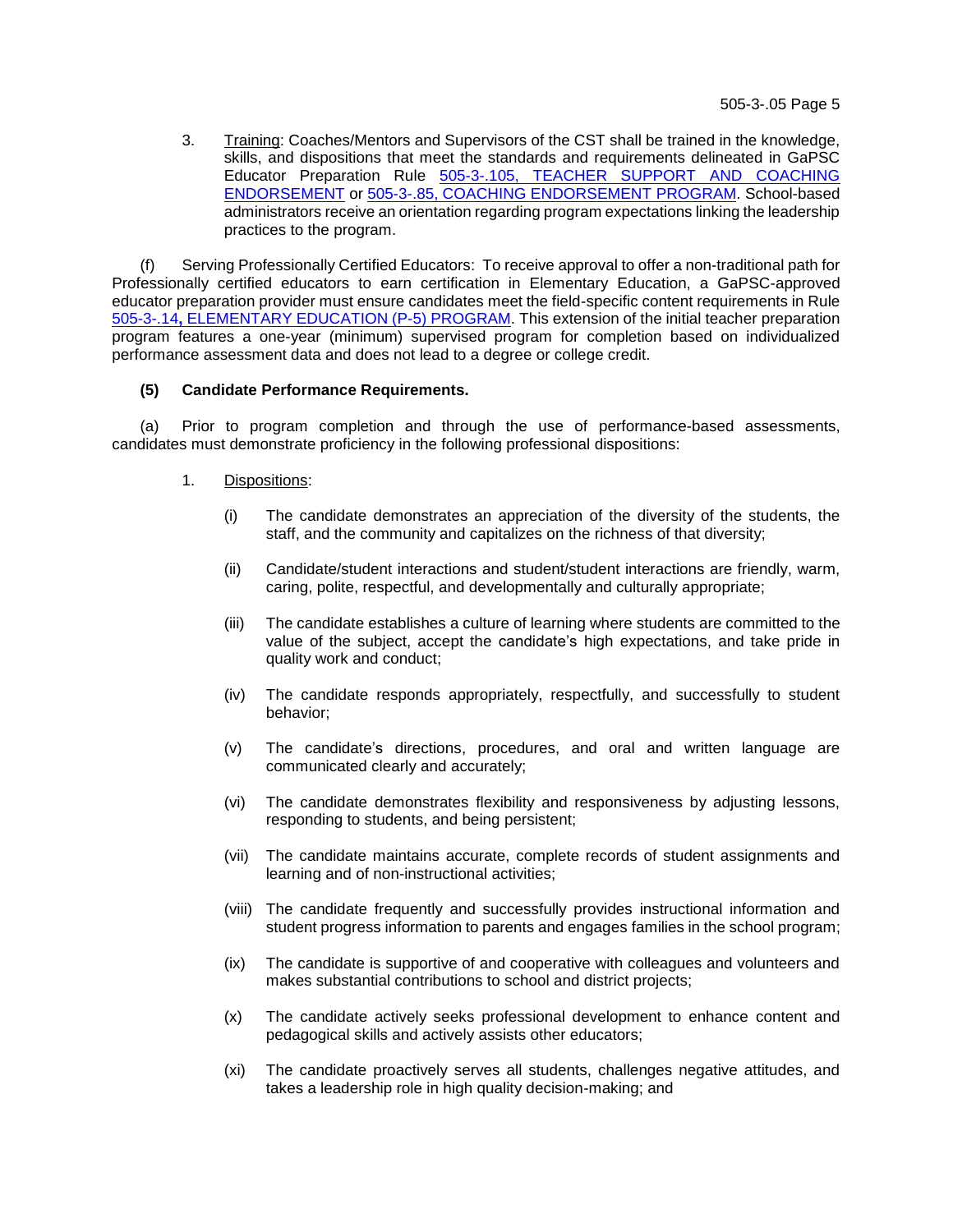(xii) The candidate understands and actively participates in the school's School Improvement process.

(b) Prior to program completion and through the use of performance-based assessments, candidates must demonstrate proficiency in the following professional competencies:

- 1. Competencies:
	- (i) Planning and Preparation
		- (I) The teacher demonstrates solid knowledge of content structure of the discipline, of connections and prerequisite relationships, of content-related pedagogy and of connections with technology;
		- (II) The teacher demonstrates a working knowledge of age-group characteristics, of different students' approaches to learning, of students' skills and knowledge levels and language proficiency, and of students' interests and cultural heritage, and knowledge of students' special needs;
		- (III) The teacher demonstrates an appreciation of the diversity of the students, the staff, and the community and capitalizes on the richness of that diversity;
		- (IV) The teacher selects instructional goals that are valuable, sequential, clear, aligned with state and national standards, suitable for diverse students, and balanced among types of learning;
		- (V) The teacher actively seeks and utilizes varied instructional materials and community resources, including technology, to extend content knowledge, pedagogy, and student learning;
		- (VI) The teacher's instructional plans are coherent and structured in that learning activities (learning units and lessons), resources, groupings, and time allocations are varied and suitable to the developmental level of the students, to individual students, and to the instructional goals; and
		- (VII) The teacher utilizes varied assessment methods, including those through technology, that are congruent with the instructional goals for student learning; students' understanding of the criteria and standards; and the teacher designs and utilizes formative results to plan for and differentiate instruction.
	- (ii) The Classroom Environment
		- (I) Teacher/student interactions and student/student interactions are friendly, warm, caring, polite, respectful, and developmentally and culturally appropriate;
		- (II) The teacher establishes a culture of learning where students are committed to the value of the subject, accept the teacher's high expectations, and take pride in quality work and conduct;
		- (III) The teacher effectively manages instructional groups, transitions, materials, supplies, non-instructional duties, and supervision of volunteers and paraprofessionals;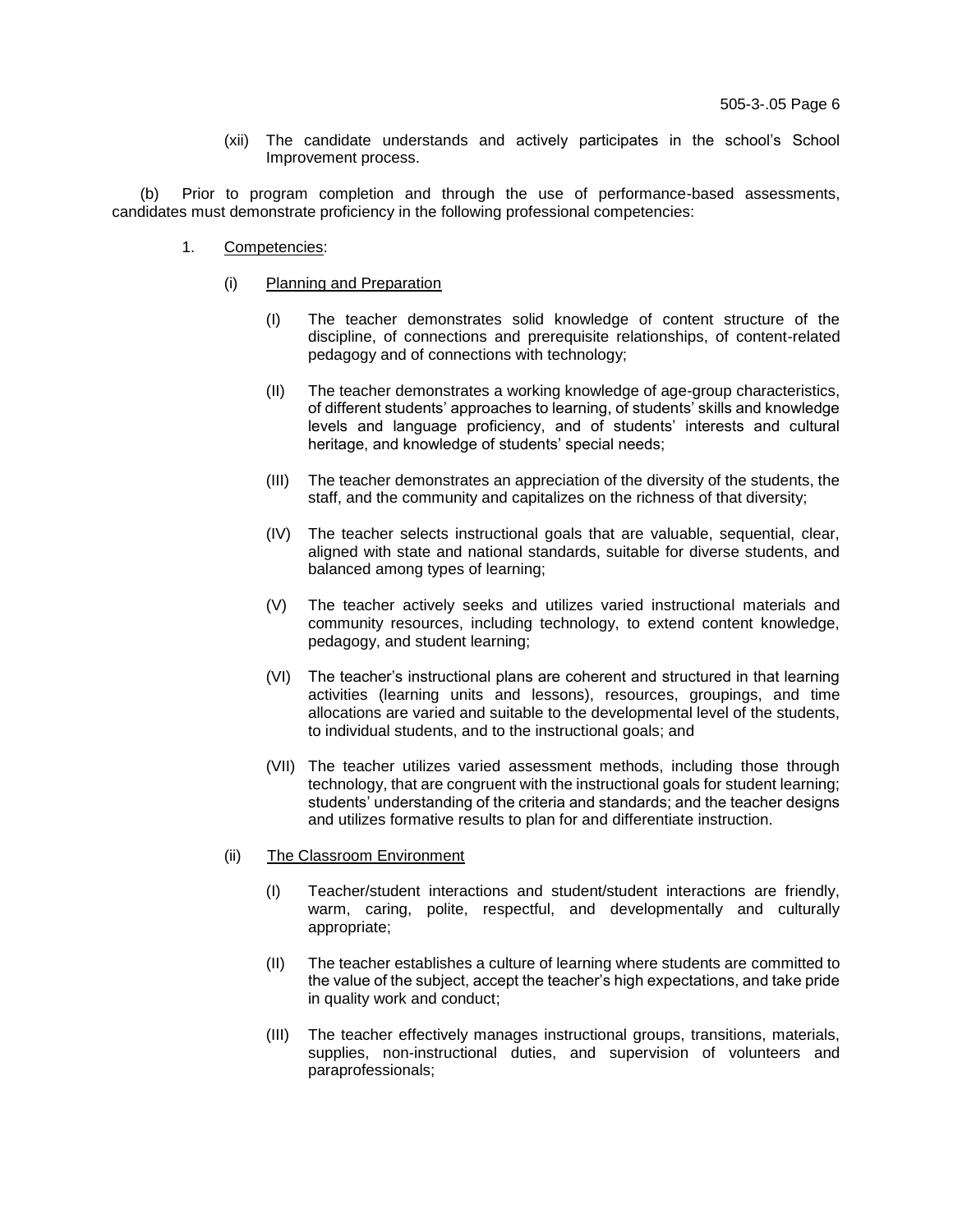- (IV) The teacher makes standards of conduct clear, is consistently alert to student behavior, and responds appropriately, respectfully, and successfully to student behavior; and
- (V) The teacher arranges the classroom and organizes physical space and materials skillfully, resourcefully, and with safety and accessibility components in place.
- (iii) Instruction
	- (I) The teacher's expectations for student learning and classroom procedures are clearly articulated in directions, and both oral language and written language are communicated clearly and accurately modeling standard grammar;
	- (II) The teacher's questions and discussion techniques are of high quality and engage all students;
	- (III) The teacher utilizes engaging and varied representations of content, instructional strategies, assessment techniques, activities, assignments, technology, grouping configurations, materials and resources, structure and pacing;
	- (IV) The teacher develops relevant assessment criteria, monitors student learning, and gives meaningful and timely feedback to students and teaches students to self-assess and monitor their own progress;
	- (V) The teacher demonstrates flexibility and responsiveness by adjusting lessons, responding to students' needs, and being persistent in searches for varied approaches for students who have difficulty learning; and
	- (VI) The teacher accurately assesses lessons' effectiveness and demonstrates an understanding of how to modify subsequent lessons.
- (iv) Professional Responsibilities
	- (I) The teacher maintains accurate, complete records of student assignments and learning and of non-instructional activities;
	- (II) The teacher frequently and successfully provides instructional information and student progress information to parents and engages families in the instructional non-traditional preparation path;
	- (III) The teacher is supportive of and cooperative with colleagues, is involved in a culture of professional inquiry, and makes substantial contributions to school and district projects;
	- (IV) The teacher actively seeks professional development to enhance content, pedagogical skills and dispositions, accepts feedback from colleagues, and actively assists other educators;
	- (V) The teacher demonstrates integrity and ethical conduct; and
	- (VI) The teacher proactively serves all students, challenges negative attitudes, takes a leadership role in high quality decision-making, and understands and actively participates in the school's School Improvement process.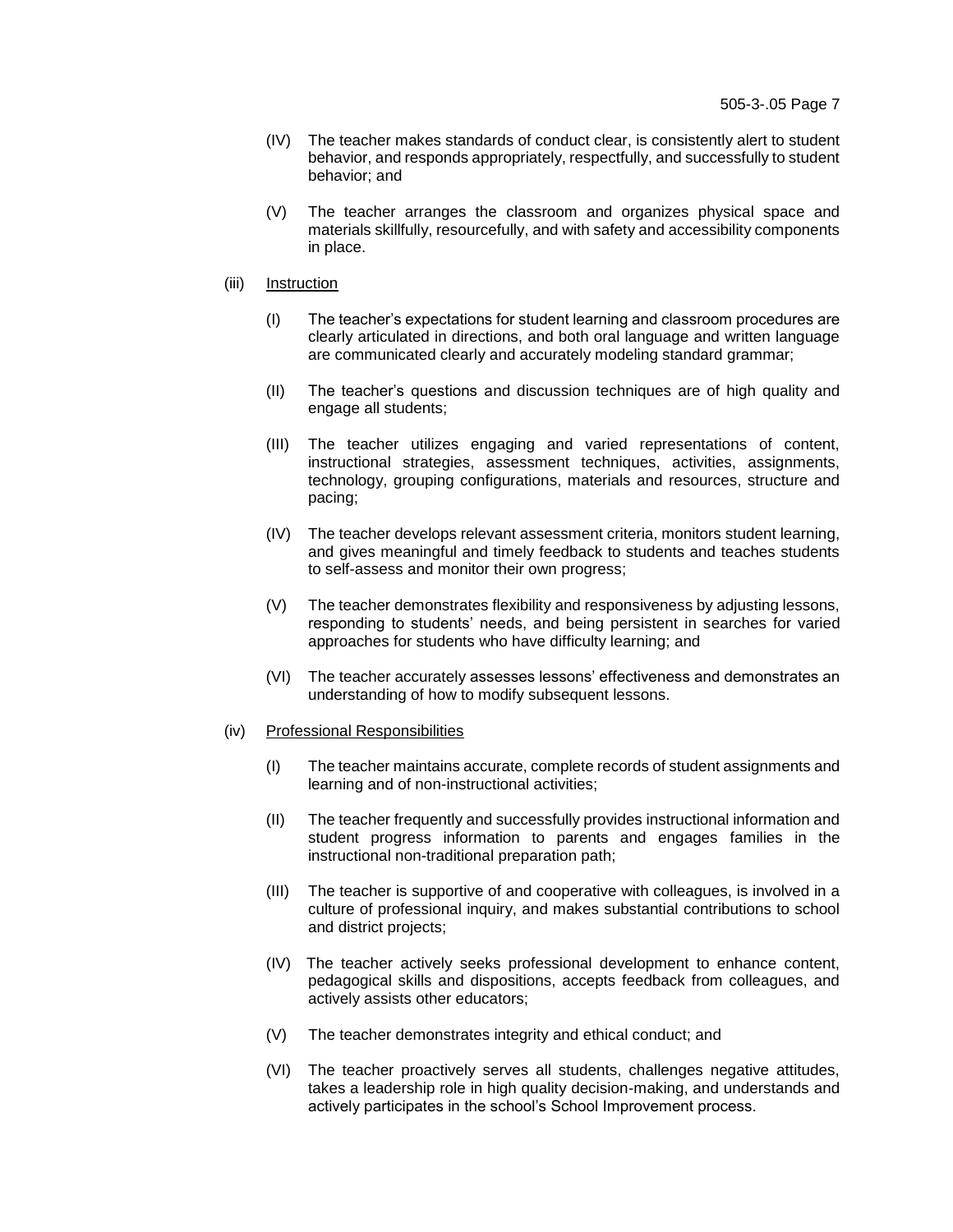(c) The GaPSC-approved provider shall assure that all non-traditional preparation path participants meet the twenty-four **(**24) competencies at the proficient level by path completion, by providing preparation (curriculum, instruction, and assessment) in the following pedagogical content standards:

- 1. Essential Preparation
	- (i) The non-traditional preparation path shall prepare candidates who demonstrate knowledge, skills, and dispositions in unpacking state and/or national standards for the purpose of teaching all students in the content field in which the candidate is seeking Professional Certification;
	- (ii) The non-traditional preparation path shall prepare candidates who demonstrate the knowledge, skills, and dispositions necessary in developing pre**-** and postassessments that are aligned with state and/or national content standards that clearly demonstrate the students' knowledge and skills as delineated in the state and/or national standards requirements; and
	- (iii) The non-traditional preparation path shall prepare candidates who demonstrate the knowledge, skills, and dispositions necessary to establish benchmarks for monitoring student progress toward meeting state/national content standards.
- 2. Evidence
	- (i) The non-traditional preparation path shall prepare candidates who demonstrate knowledge, skills, and dispositions in planning, implementing, and using multiple assessments to determine the level of student learning based on the academic content standards of the teaching field to include the:
		- (I) Development of various types of assessments;
		- (II) Development of scoring guides for the assessments;
		- (III) Analysis of student work to assess achievement and gains; and
		- (IV) Analysis of assessment data to determine instruction to meet individual student needs.
- 3. Engagement
	- (i) The non-traditional preparation path shall prepare candidates who demonstrate knowledge, skills, and dispositions of planning, implementing, and assessing classroom instruction engaging all students in active learning to include the:
		- (I) Establishment of a standards-based classroom;
		- (II) Use of research based exemplary practices;
		- (III) Use of activating strategies;
		- (IV) Use of cognitive strategies;
		- (V) Use of summarizing strategies;
		- (VI) Use of questioning strategies;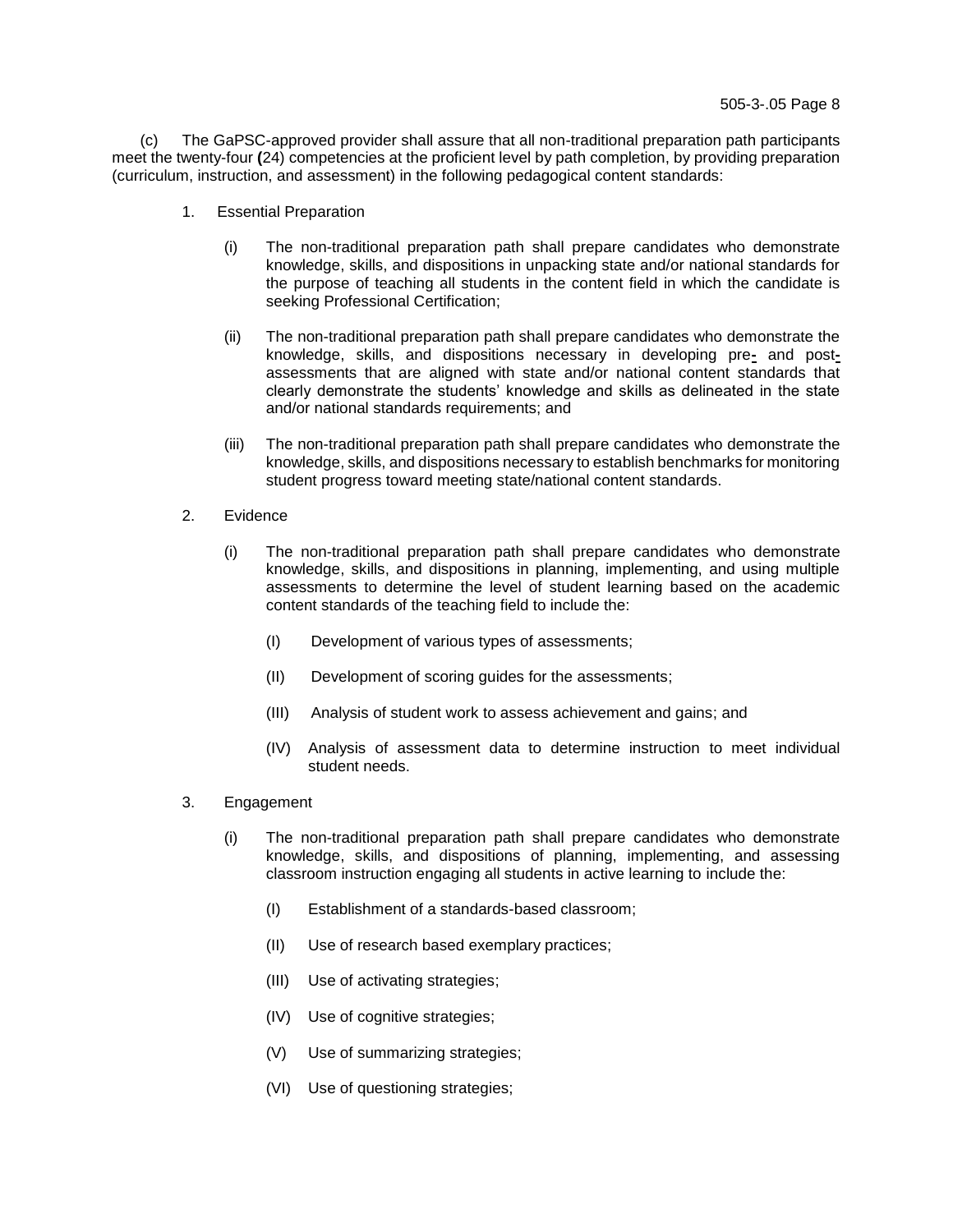- (VII) Use of Bloom's Taxonomy;
- (VIII) Use of cooperative learning strategies;
- (IX) Demonstration of the understanding of relationship between engagement and achievement;
- (X) Demonstration of the understanding of how to align research-based strategies with Georgia Standards of Excellence;
- (XI) Demonstration of the understanding of the role of effective questioning and critical thinking;
- (XII) Demonstration of the skills to create acquisition and extending/refining lessons based on research-based strategies;
- (XIII) Demonstration of the understanding of how to use strategies and graphic organizers to increase engagement;
- (XIV) Demonstration of the understanding of how to write content questions according to Bloom's Taxonomy; and
- (XV) Demonstration of the understanding of how to differentiate instruction by content and by learner.
- 4. Environment
	- (i) The non-traditional preparation path shall prepare candidates who demonstrate knowledge, skills, and dispositions to develop and implement effective classroom management plans that include the:
		- (I) Appropriate arrangement of classroom that supports student learning; and
		- (II) Planning and implementation of strategies that produce a learning environment that provides the best opportunity for student learning.
- 5. Ethics
	- (i) The non-traditional preparation path shall prepare candidates who demonstrate the knowledge, skills, and dispositions necessary to model ethical practices of the education profession. (GaPSC Rule 505-6-.01, THE CODE OF ETHICS FOR [EDUCATORS\)](https://www.gapsc.com/Rules/Current/Ethics/505-6-.01.pdf)
- (d) Program Completion Requirements. Non-traditional EPPs shall require candidates to:
	- 1. Obtain a passing score on the state-approved content assessment in the field of certification sought, unless a passing score is required for program admission in that field (see [www.gapsc.com](https://www.gapsc.com/EducatorPreparation/Downloads/Field-Specific%20Requirements%20for%20GaTAPP.pdf) FIELD-SPECIFIC REQUIREMENTS);
	- 2. Meet the twelve (12) dispositions, twenty-four (24) competencies, and pedagogical content standards delineated in this rule;
	- 3. Complete an Individual Induction Plan (IIP)/Professional Learning Plan that includes the requirements described in paragraph (2) (h);